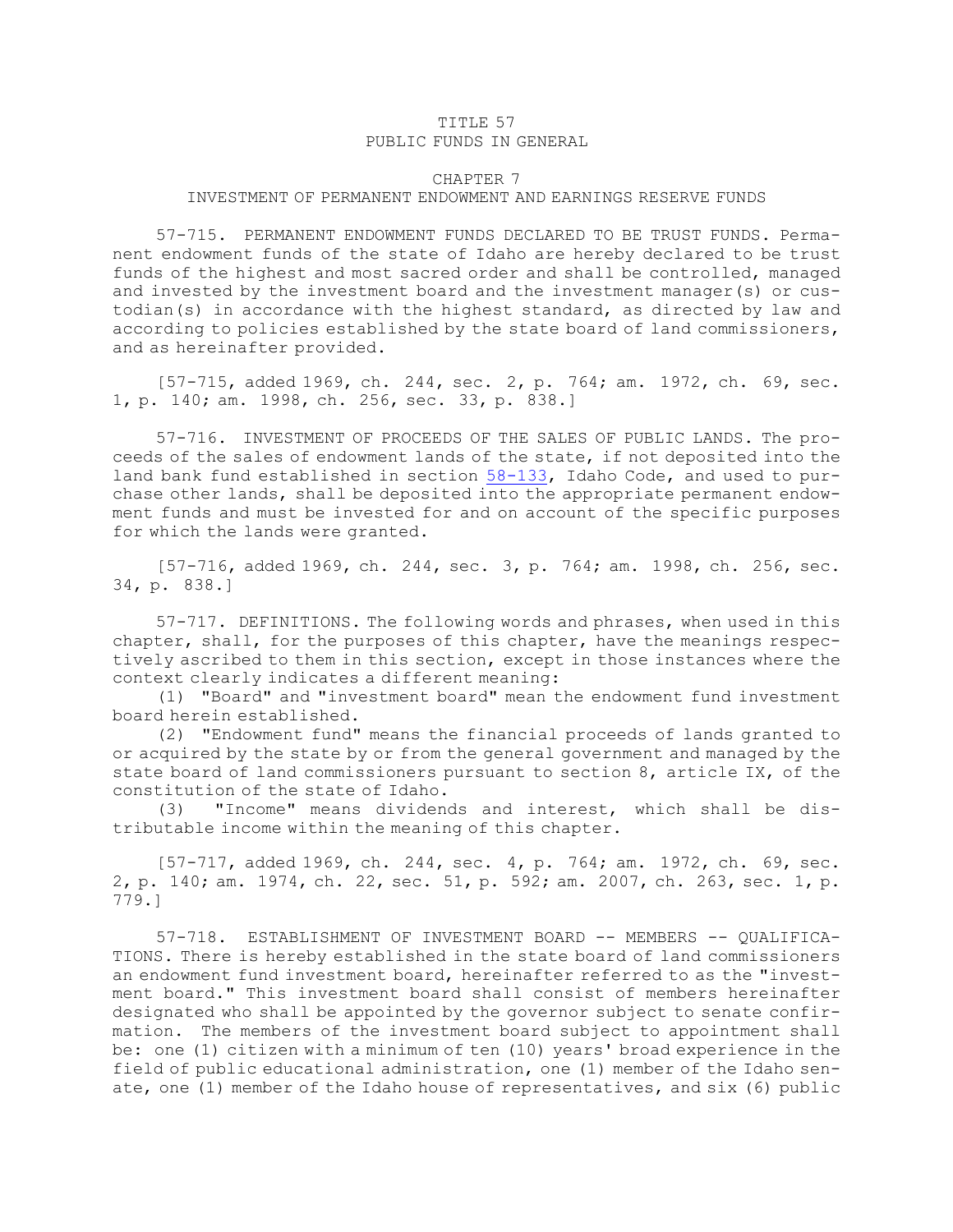members from the citizenry at large who are knowledgeable and experienced in financial matters and the placement or management of investment assets.

[57-718, added 1969, ch. 244, sec. 5, p. 764; am. 1974, ch. 22, sec. 52, p. 592; am. 1975, ch. 244, sec. 1, p. 655; am. 1998, ch. 256, sec. 35, p. 839.]

57-719. BOARD -- APPOINTMENT OF MEMBERS -- TERM -- REMOVAL -- VACAN-CIES -- ORGANIZATION -- QUORUM -- MEETINGS -- COMPENSATION. The members of the board appointed by the governor shall serve for terms of four (4) years, provided that for the first term the governor shall appoint three (3) members who shall serve for <sup>a</sup> term of two (2) years, two (2) members who shall serve for <sup>a</sup> term of three (3) years, and two (2) members who shall serve for <sup>a</sup> term of four (4) years. Members of the board shall serve until their successors have been selected and qualified.

<sup>A</sup> member of the board appointed by the governor shall not hold an office, position, or employment in <sup>a</sup> political party, with the exception of those members from the house of representatives and the senate. An appointed member may be removed from the board for cause by <sup>a</sup> two-thirds (2/3) vote of the full board.

<sup>A</sup> vacancy in the appointive membership of the board during <sup>a</sup> term thereof shall be filled by appointment by the governor for the unexpired term.

There shall be <sup>a</sup> chairman of the board elected by <sup>a</sup> majority of the members of the board. <sup>A</sup> majority of the members of the board shall constitute <sup>a</sup> quorum for the transaction of business.

The meetings of the board shall be held at least quarterly and at other times upon the call of the chairman or <sup>a</sup> majority of the board. The board members appointed hereunder shall be compensated as provided by section [59-509](https://legislature.idaho.gov/statutesrules/idstat/Title59/T59CH5/SECT59-509)(p), Idaho Code.

[57-719, added 1969, ch. 244, sec. 6, p. 764; am. 1975, ch. 244, sec. 2, p. 655; am. 1980, ch. 247, sec.77, p. 645; am. 1992, ch. 109, sec. 1, p. 338; am. 2000, ch. 65, sec. 1, p. 146; am. 2009, ch. 19, sec. 1, p. 45; am. 2017, ch. 90, sec. 1, p. 237; am. 2018, ch. 65, sec. 1, p. 156.]

57-720. INVESTMENT AUTHORITY -- INVESTMENT POLICIES -- ANNUAL AU-DIT. (1) The investment board or its investment manager(s) may, and are hereby authorized to, invest the permanent endowment funds and the earnings reserve funds of the state of Idaho and other moneys as required by law. The investment board may, with the approval of the state board of land commissioners, invest other funds that are exempt from section [67-1210](https://legislature.idaho.gov/statutesrules/idstat/Title67/T67CH12/SECT67-1210), Idaho Code, provided however, that the costs of investment of such funds may be deducted by the investment board from investment proceeds.

(2) The funds invested by the investment board may be combined or pooled for investment.

(3) Earnings reserve funds shall be accounted for separately from permanent endowment funds.

(4) Prior to the annual calculation of gains and losses pursuant to section [57-724](https://legislature.idaho.gov/statutesrules/idstat/Title57/T57CH7/SECT57-724), Idaho Code, the investment board shall allocate the end of fiscal year market value between the permanent endowment funds and the earnings reserve funds. This allocation shall be made based upon the proportion that the market value of the permanent endowment funds and the market value of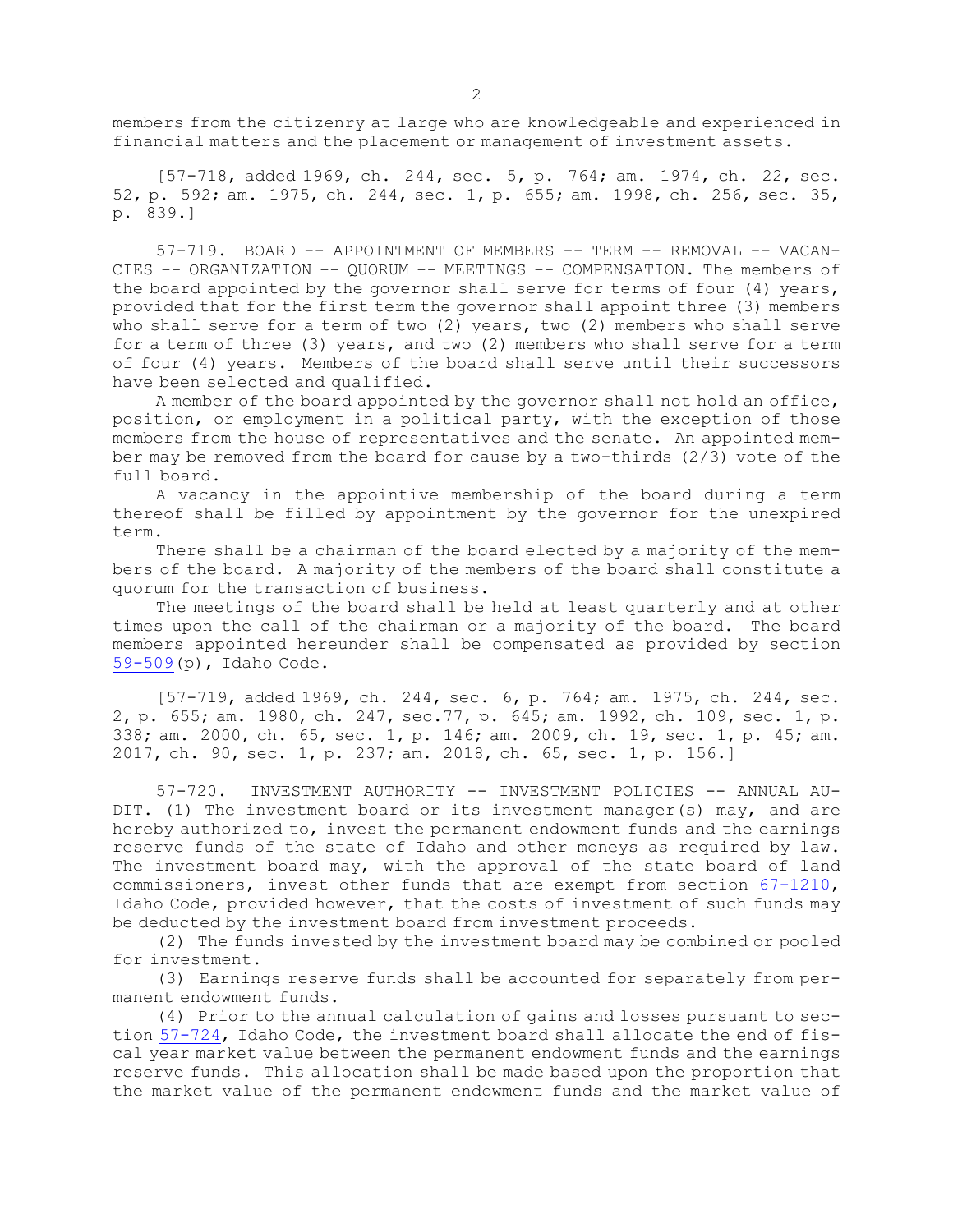the earnings reserve funds bear to the combined market value of both sets of funds, at the end of the fiscal year.

(5) The investment board shall formulate investment policies governing the investment of permanent endowment funds and earnings reserve funds and the investment of other funds accepted for investment by the investment board pursuant to subsection (1) of this section. The policies shall pertain to the types, kinds or nature of investment of any of the funds, and any limitations, conditions or restrictions upon the methods, practices or procedures for investment, reinvestments, purchases, sales or exchange transactions, provided such policies shall not conflict with nor be in derogation of any Idaho constitutional provision or of the provisions of this chapter.

(6) Annually, the investment board shall cause an audit to be conducted of the investment of permanent endowment funds and earnings reserve funds, such audit to be conducted by <sup>a</sup> recognized certified public accountant. The certified public accountant conducting the audit shall not be an employee of the state. The expense of such audit shall be paid from earnings reserve funds.

(7) The state treasurer shall invest the income funds of the respective endowment funds and distribute the moneys in the income funds according to legislative appropriation.

[57-720, added 1969, ch. 244, sec. 7, p. 764; am. 1972, ch. 69, sec. 3, p. 140; am. 1975, ch. 197, sec. 1, p. 549; am. 1998, ch. 256, sec. 36, p. 839; am. 2001, ch. 254, sec. 1, p. 919; am. 2004, ch. 96, sec. 1, p. 341; am. 2004, ch. 132, sec. 1, p. 451; am. 2007, ch. 263, sec. 2, p. 780.]

57-721. MANAGEMENT BY MANAGER OF INVESTMENTS -- APPOINTMENT OF CUSTO-DIAN. (1) The investment board shall contract with or employ <sup>a</sup> manager of investments to manage the permanent endowment funds, the earnings reserve funds, and such other funds as the investment board is authorized to invest. The manager of investments who is employed or contracted with shall, subject to the direction of the investment board, exert control over the funds as though the manager of investments were the owner thereof.

(2) The investment board may select and contract with <sup>a</sup> minimum of one (1) bank or trust company to act as custodian of fund assets and provide safekeeping thereof.

[57-721, added 1969, ch. 244, sec. 8, p. 764; am. 1972, ch. 69, sec. 4, p. 140; am. 1997, ch. 162, sec. 1, p. 467; am. 1998, ch. 256, sec. 37, p. 839; am. 2000, ch. 65, sec. 2, p. 146; am. 2007, ch. 263, sec. 3, p. 781.]

57-723. INVESTMENT POWERS OF THE BOARD -- APPLICATION OF IDAHO UNIFORM PRUDENT INVESTOR ACT. Any other sections of the Code notwithstanding, the investment board or its investment manager(s) or custodian(s) shall have the care and control of all investment instruments representing mortgages, bonds, warrants, investments and other securities in which the permanent endowment funds and earnings reserve funds of the state shall be invested.

The investment board and its investment manager(s) shall be governed by the Idaho uniform prudent investor act ([chapter](https://legislature.idaho.gov/statutesrules/idstat/Title68/T68CH5) 5, title 68, Idaho Code), and shall invest and manage the assets of the respective trusts in accordance with that act and the Idaho constitution.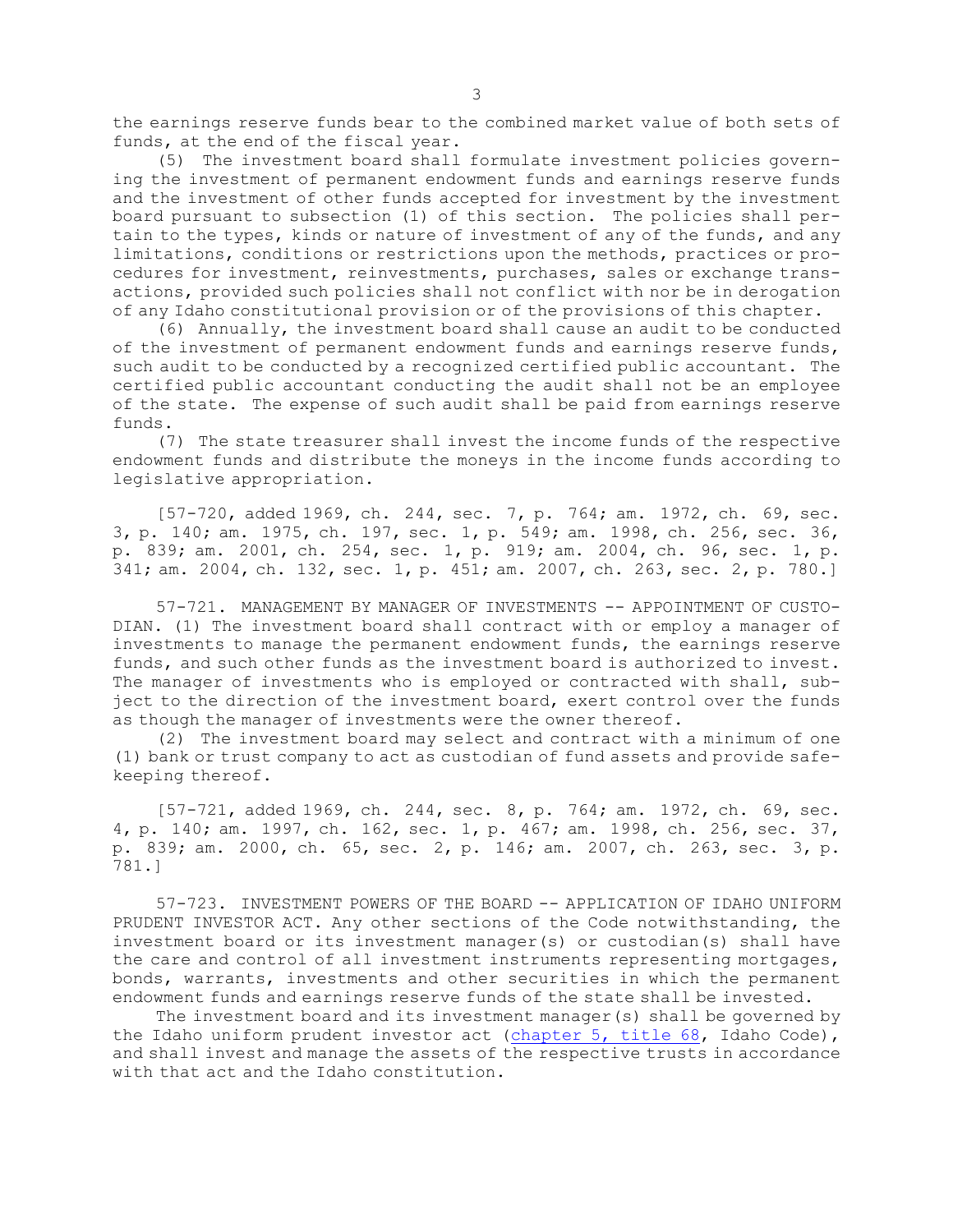[57-723, added 1969, ch. 244, sec. 10, p. 764; am. 1972, ch. 69, sec. 6, p. 140; am. 1998, ch. 256, sec. 39, p. 840.]

57-723A. DEPOSIT AND DISTRIBUTION OF EARNINGS RESERVE FUNDS -- INCOME FUNDS -- ADMINISTRATIVE COSTS. (1) As directed by the state board of land commissioners, the investment board shall distribute the earnings from the investments or securities in accordance with this act and the laws governing the respective endowment funds. Earnings from the investment of permanent endowment funds related to state land grants shall be deposited into each endowment's respective earnings reserve fund for distribution as provided in this section.

(2) At least annually, the state board of land commissioners shall distribute moneys constituting earnings reserve funds, in excess of the amount necessary to pay administrative costs, to the income funds of the respective endowments, to each endowment's respective permanent endowment fund or maintained as <sup>a</sup> free fund balance in the earnings reserve funds, in amounts to be determined by the state board of land commissioners.

(3) Moneys in the earnings reserve funds shall be available for appropriation by the legislature to pay for administrative costs incurred managing the assets of the endowments including, but not limited to, real property and monetary assets.

[57-723A, added 1998, ch. 256, sec. 40, p. 840.]

57-724. DETERMINATION OF GAINS AND LOSSES. (1) Gains. Gains to permanent endowment funds shall be determined by the investment board when the current market value of the permanent endowment fund as of the end of the fiscal year exceeds the gain benchmark market value of the permanent endowment fund. Gains for each permanent endowment fund shall be calculated as of June 30 of each fiscal year by subtracting the gain benchmark market value as of June 30 of such year, after all adjustments set out in this section, from the current market value of the permanent endowment fund as of the same June 30 date. The gain benchmark market value shall begin with the market value of the permanent endowment fund calculated as it existed on June 30, 2000, and shall be adjusted cumulatively as of June 30 of each fiscal year thereafter for inflation during the preceding year based on the unadjusted consumer price index for all urban consumers as published by the United States department of labor, hereafter referred to in this section as "CPI-U," and further adjusted for certain deposits of funds into the permanent endowment fund during the preceding year, such adjustments to be calculated as follows:

(a) Inflation Adjustment. The gain benchmark market value shall be adjusted for inflation as of June 30 of each fiscal year by multiplying the gain benchmark market value as of the commencement of business on July 1 of the preceding calendar year by the sum of one (1) plus the percentage change in the average CPI-U for the fiscal year then ending. The percentage change in the average CPI-U shall be <sup>a</sup> fraction, the numerator of which is the average CPI-U for the fiscal year then ending less the average CPI-U for the preceding fiscal year, and the denominator of which is the average CPI-U for the preceding fiscal year. The average CPI-U for each fiscal year shall be calculated by dividing the sum of the monthly CPI-U index figures for such fiscal year, July through June, by twelve (12).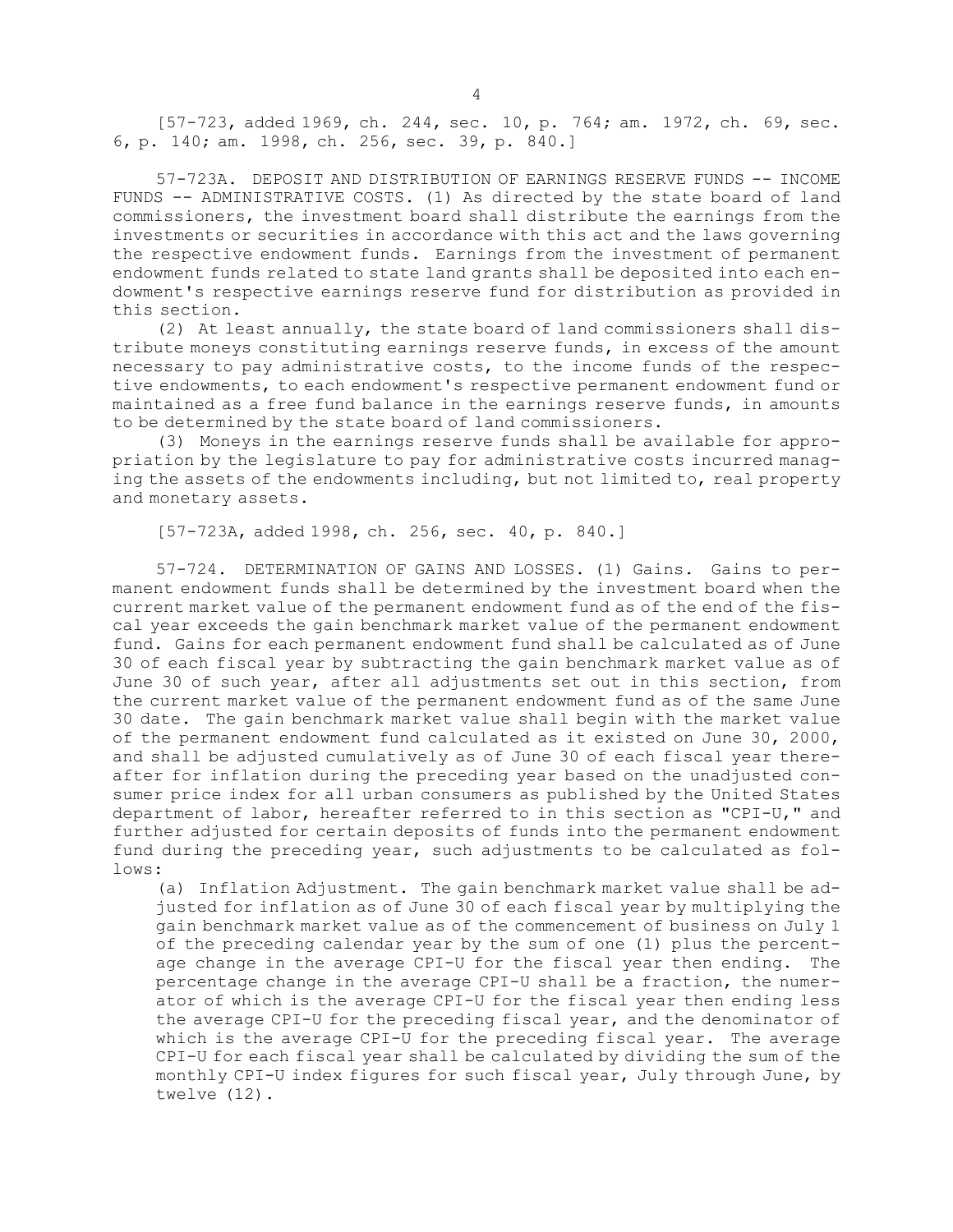(b) Deposit of Funds. After adjustment for inflation, the gain benchmark market value shall be further adjusted by adding the amount of funds deposited into the permanent endowment fund from and including July 1 of the preceding calendar year through and including the June 30 date of adjustment, from any of the following sources:

(i) Land sales proceeds not deposited into the land bank fund un-der section [58-133](https://legislature.idaho.gov/statutesrules/idstat/Title58/T58CH1/SECT58-133)(2), Idaho Code;

(ii) Funds transferred from the land bank fund after expiration of the time frame under section  $58-133(3)$  $58-133(3)$ , Idaho Code;

(iii) Mineral royalty payments; or

(iv) Such other deposits into the permanent endowment fund as are required by law or otherwise permitted to be added to the permanent endowment fund except for the following:

1. Deposits to make up for losses to the permanent endowment fund;

2. Deposits of earnings reserves if the state board of land commissioners directs that such deposit not be added to the gain benchmark market value; or

3. Other deposits, including bequests, to the permanent endowment fund if the depositor or grantor thereof directs that the deposit not be added to the gain benchmark market value.

(c) Gain Benchmark Floor. Notwithstanding any other provision of this section, in no event shall the gain benchmark market value fall below the permanent corpus balance. For purposes of this subsection, the permanent corpus balance shall be calculated by adding to the permanent endowment fund balance as of June 30, 2000, all deposits to the permanent endowment fund up to and including the June 30 date of adjustment, other than deposits resulting from the investment activities of the permanent endowment fund and deposits made to make up losses to the permanent endowment fund.

(2) Losses. Losses to permanent endowment funds shall be determined by the investment board when the market value of the permanent endowment fund as of the end of the fiscal year is less than the loss benchmark market value of the permanent endowment fund. The investment board shall calculate any annual loss as well as the cumulative loss for each permanent endowment fund as of June 30 of the fiscal year.

(a) Cumulative Loss. The cumulative loss for each permanent endowment fund shall be equal to the difference between the loss benchmark market value as of June 30 of the fiscal year, after all adjustments to the loss benchmark market value as set out below in this subsection (2), and the current market value of the permanent endowment fund as of the same June 30 date.

(b) Annual Loss. The annual loss for <sup>a</sup> fiscal year shall be equal to the increase, if any, of the cumulative loss as of June 30 of such fiscal year, compared to the cumulative loss as of June 30 of the preceding fiscal year.

(c) Loss Benchmark. The loss benchmark market value for each permanent endowment fund shall begin with the market value of the permanent endowment fund calculated as it existed on June 30, 2000, and shall be adjusted cumulatively as of June 30 of each fiscal year thereafter by adding the amount of funds deposited into the permanent endowment fund from and including July 1 of the preceding calendar year through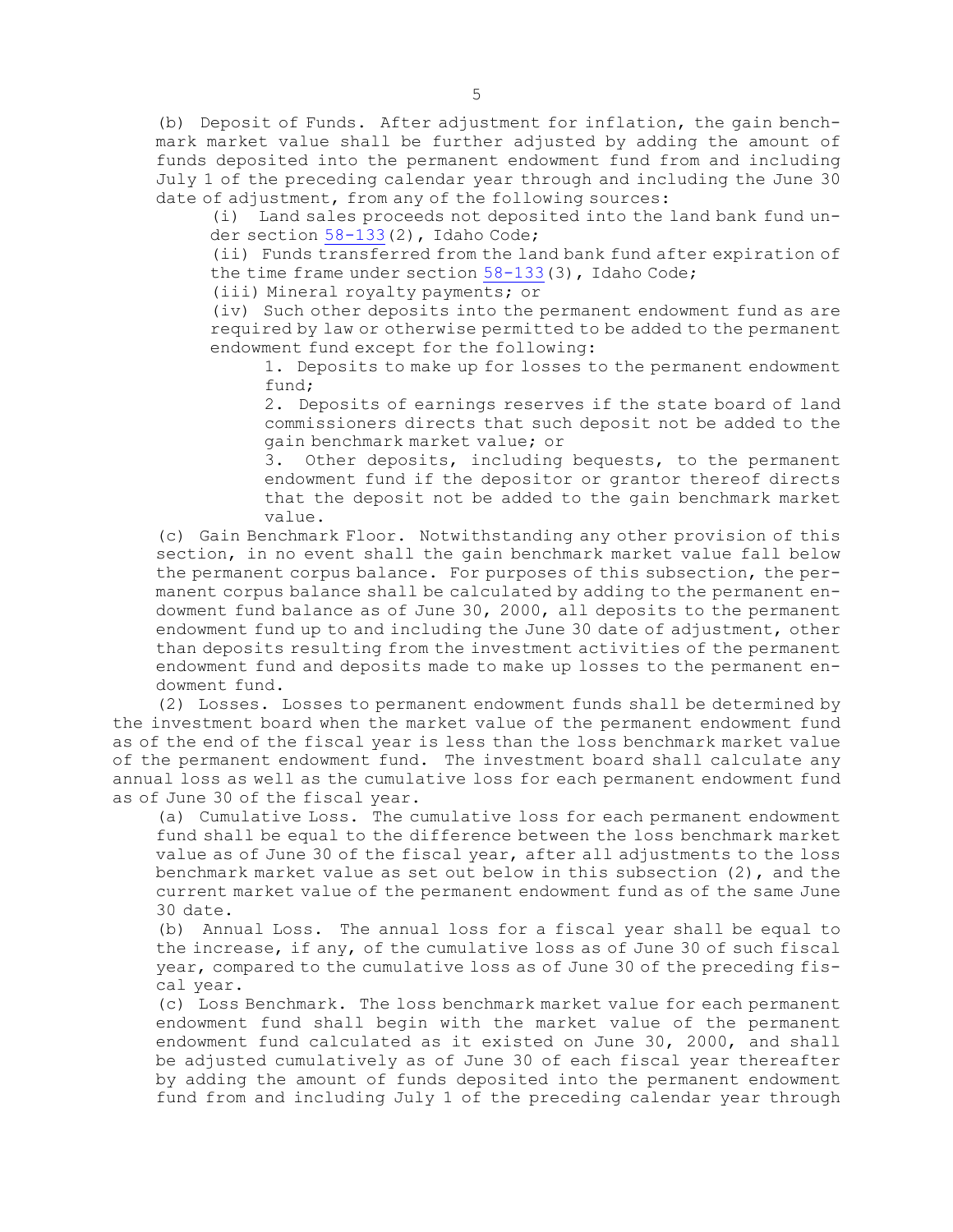and including the June 30 date of adjustment, from any of the following sources:

(i) Land sales proceeds not deposited into the land bank fund under section [58-133](https://legislature.idaho.gov/statutesrules/idstat/Title58/T58CH1/SECT58-133)(2), Idaho Code;

(ii) Funds transferred from the land bank fund after expiration of the time frame under section [58-133](https://legislature.idaho.gov/statutesrules/idstat/Title58/T58CH1/SECT58-133)(3), Idaho Code;

(iii) Mineral royalty payments; or

(iv) Such other deposits into the permanent endowment fund as are required by law or otherwise permitted to be added to the permanent endowment fund except for the following:

1. Deposits to make up for losses to the permanent endowment fund; and

2. Deposits of earnings reserves.

(d) Loss Recovery. Cumulative losses in permanent endowment funds other than the public school permanent endowment fund may be made up from earnings reserve fund moneys that the state board of land commissioners determines will not be needed for administrative costs or scheduled distributions to each endowment's respective income fund. Cumulative losses in the public school permanent endowment fund shall be made up as follows:

(i) The state board of land commissioners may transfer any funds in the public school earnings reserve fund that it determines will not be needed for administrative costs or scheduled distributions to the public school income fund in the following fiscal year to the public school permanent endowment fund, to make up for all or part of any then existing cumulative losses in the public school permanent endowment fund.

(ii) If <sup>a</sup> cumulative loss exists in the public school permanent endowment fund as of the end of <sup>a</sup> fiscal year, and there has also been <sup>a</sup> cumulative loss at the end of each of the preceding nine (9) fiscal years, for <sup>a</sup> total of ten (10) consecutive fiscal years ending with <sup>a</sup> cumulative loss, then, to the extent the then existing cumulative loss is not made up from transfers of earnings reserves under subsection (2)(d)(i) of this section, the legislature shall, by legislative transfer or appropriation authorized during one (1) or both of the next succeeding two (2) regular sessions of the legislature, authorize <sup>a</sup> deposit to the public school permanent endowment fund in an amount equal to the lesser of:

1. The current cumulative loss; or

2. An amount not less than the annual loss determined in the first year of the preceding ten (10) consecutive fiscal years, provided however, the legislature may offset the amount of this annual loss by any deposits of earnings reserves made by the land board into the public school permanent endowment fund after the end of the fiscal year for which such annual loss was calculated, but only to the extent any such deposit of earnings reserves has not been used previously to offset the amount of <sup>a</sup> prior legislative deposit under this subparagraph 2.

(iii) The deposit of any transfer or appropriation authorized by the legislature under subsection  $(2)$   $(d)$   $(ii)$  of this section shall take place after the end of the fiscal year in which the deposit was authorized by the legislature, and as soon as is practicable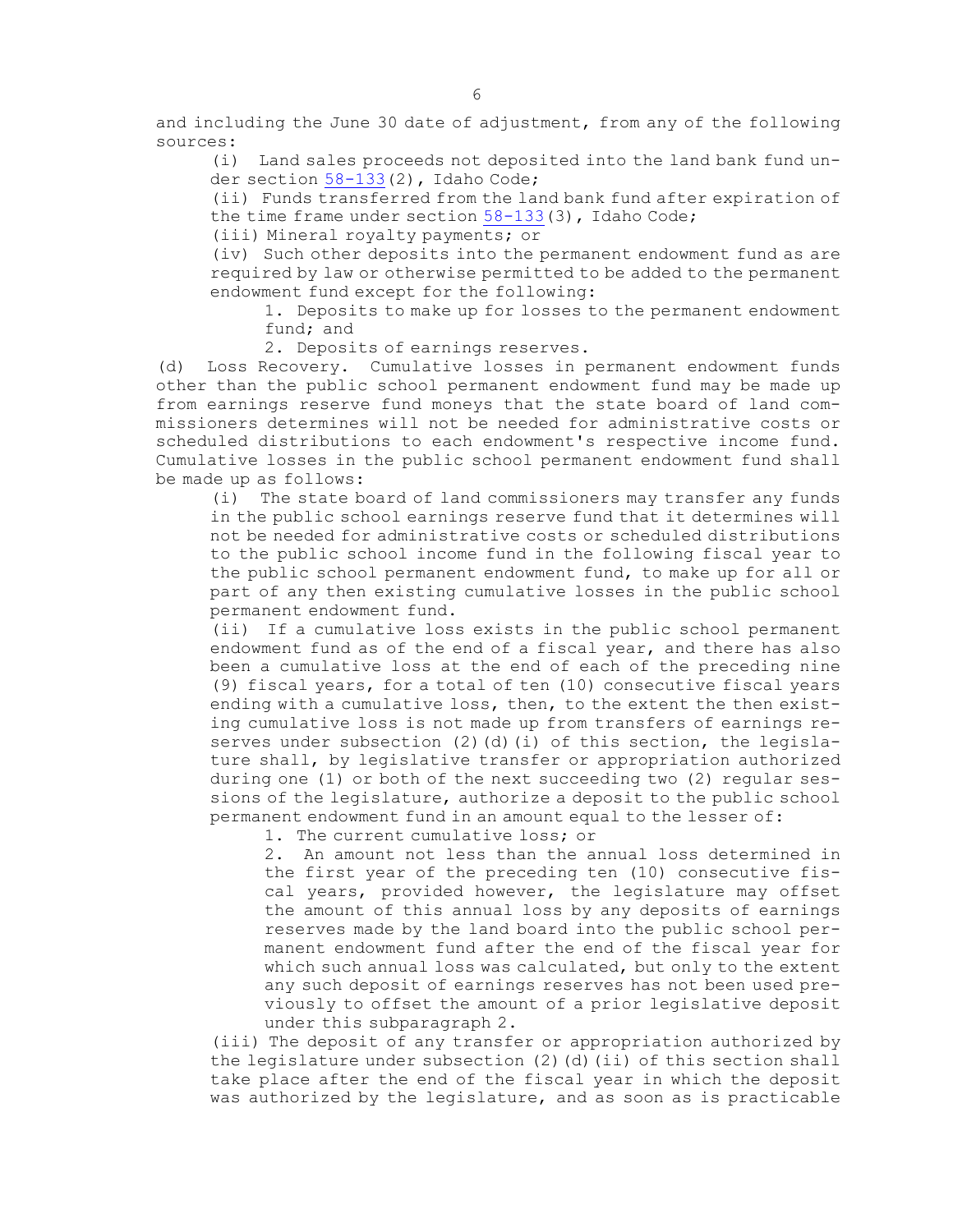once the investment board has calculated the cumulative loss in the public school permanent endowment fund as of the end of the fiscal year; provided however, in the event the cumulative loss as of the end of such fiscal year is less than the amount of the authorized deposit, the deposit shall be reduced to an amount equal to the cumulative loss, and the balance of the authorized deposit shall be returned to the source of the deposit.

[57-724 added 1998, ch. 256, sec. 42, p. 841; am. 2001, ch. 254, sec. 2, p. 920; am. 2004, ch. 132, sec. 2, p. 451; am. 2006, ch. 43, sec. 1, p. 130.]

57-724A. EARNINGS DEFINED. "Earnings" shall mean all revenues generated from the management of endowment lands and their related endowment funds including, but not limited to, timber sale proceeds, lease fees, interest, dividends, and gains as defined in section [57-724](https://legislature.idaho.gov/statutesrules/idstat/Title57/T57CH7/SECT57-724), Idaho Code; provided however, for the permanent fund of each endowment, on and after July 1 of the calendar year following the first calendar year in which gains, as calculated under the provisions of section [57-724](https://legislature.idaho.gov/statutesrules/idstat/Title57/T57CH7/SECT57-724), Idaho Code, have been achieved by the permanent fund of such endowment fund, dividends and interest shall be incorporated into the calculation of gains as defined in section [57-724](https://legislature.idaho.gov/statutesrules/idstat/Title57/T57CH7/SECT57-724), Idaho Code, and shall not be <sup>a</sup> separate item of earnings for such permanent fund. "Earnings" does not include mineral royalties or land sale proceeds.

[57-724A, added 1998, ch. 256, sec. 43, p. 841; am. 2001, ch. 254, sec. 3, p. 920; am. 2004, ch. 132, sec. 3, p. 453; am. 2006, ch. 44, sec. 2, p. 134.]

57-725. REPORTS TO THE STATE BOARD OF LAND COMMISSIONERS. The investment board shall make reports to the state board of land commissioners as directed by the state board of land commissioners.

[57-725, added 1969, ch. 244, sec. 12, p. 764; am. 1972, ch. 69, sec. 8, p. 140; am. 1975, ch. 197, sec. 4, p. 549; am. 1997, ch. 162, sec. 3, p. 468; am. 1998, ch. 256, sec. 44, p. 841.]

57-727. MANAGER OF INVESTMENTS -- STAFF -- LEGAL ADVISORS. (1) With the approval of two-thirds  $(2/3)$  of the members of the board, a manager of investments and other portfolio managers may be employed or contracted with who shall perform such managerial activities and functions as the board may direct. The manager of investments and portfolio managers shall serve at the pleasure of the board in nonclassified positions, if such persons are employees. The manager of investments and portfolio managers may either be employed by the board or serve pursuant to contract. The salary or compensation of the manager of investments and portfolio managers shall be set by the board, subject to approval of the governor, and be paid from appropriations made therefor. The manager of investments and portfolio managers shall be bonded in an amount established by the board if these persons are employees. If these functions are performed pursuant to contract, the contract shall contain <sup>a</sup> clause to provide for bonding of the contractor's personnel.

(2) The board may authorize the employment of whatever staff it deems necessary for the administration of the board's business. The manager of investments may hire portfolio managers and other necessary staff who shall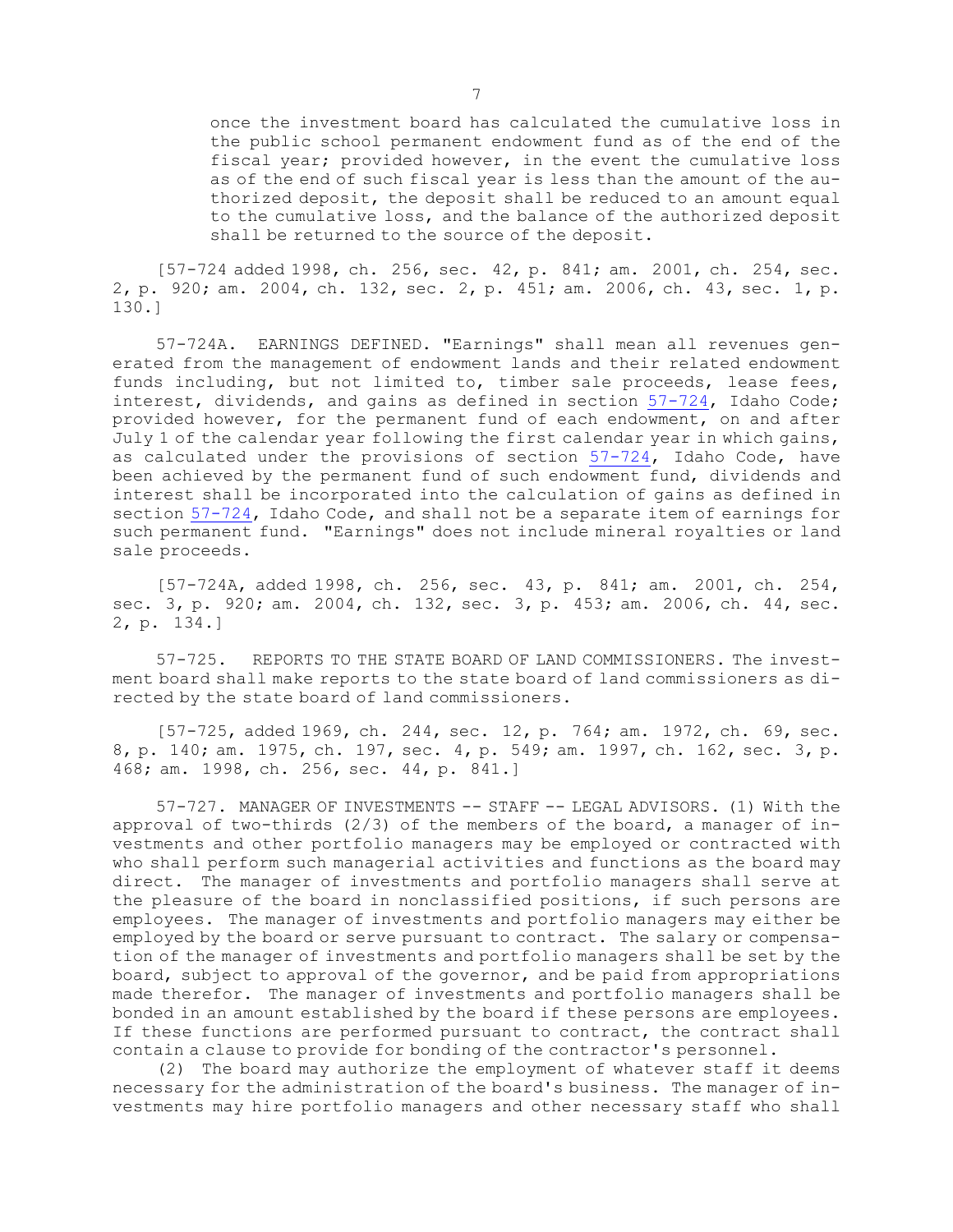hold their respective positions subject to the rules of the administrator of the division of human resources promulgated pursuant to [chapter](https://legislature.idaho.gov/statutesrules/idstat/Title67/T67CH52) 52, title [67](https://legislature.idaho.gov/statutesrules/idstat/Title67/T67CH52), Idaho Code. The salaries of all staff members shall be paid from appropriations made therefor.

(3) The director of the department of finance shall have access to any and all books and records maintained by the manager of investments and his staff as the board may deem necessary.

(4) The board shall be furnished adequate and qualified legal advisors by the attorney general's office.

(5) All current expenses, capital outlay, and travel expenses shall be paid from appropriations made therefor.

(6) The board shall, upon request of the agency involved, furnish advice to the treasurer, the manager of the state insurance fund, and the public employee retirement board, and the board may, upon request of the agency, invest funds of the requesting agency.

[57-727, as added by 1971, ch. 262, sec. 1, p. 1060; am. 1974, ch. 22, sec. 54, p. 592; am. 1977, ch. 206, sec. 1, p. 570; am. 1977, ch. 229, sec. 2, p. 683; am. 1986, ch. 68, sec. 1, p. 193; am. 1997, ch. 162, sec. 4, p. 469; am. 1999, ch. 370, sec. 24, p. 1009; am. 2000, ch. 65, sec. 3, p. 146.]

57-728. CREDIT ENHANCEMENT PROGRAM FOR SCHOOL DISTRICT BONDS. (1) The endowment fund investment board shall administer <sup>a</sup> school district bond credit enhancement program in accordance with this section and in conjunction with [chapter](https://legislature.idaho.gov/statutesrules/idstat/Title33/T33CH53) 53, title 33, Idaho Code. This program applies to voter approved bonds issued by school districts. The program is intended to benefit school districts by authorizing the board to purchase notes issued by the state of Idaho for the purpose of making debt service payments under the Idaho school bond guaranty program established in [chapter](https://legislature.idaho.gov/statutesrules/idstat/Title33/T33CH53) 53, title 33, Idaho Code.

(2) The board shall promulgate rules to implement the program. Rules may include the imposition of guaranty and administrative fees upon school districts participating in the program. Rules shall include:

(a) The application materials school districts must provide to the board; and

(b) The application procedures, submission deadlines, and the time periods for review and approval or denial of an application.

(3) <sup>A</sup> school district that seeks credit enhancement under this program shall first apply to the state treasurer to participate in the Idaho school bond guaranty program established in [chapter](https://legislature.idaho.gov/statutesrules/idstat/Title33/T33CH53) 53, title 33, Idaho Code. If approved to participate in the Idaho school bond guaranty program, <sup>a</sup> school district may apply for credit enhancement, as provided in section [33-5310](https://legislature.idaho.gov/statutesrules/idstat/Title33/T33CH53/SECT33-5310), Idaho Code. The board shall approve or deny applications as set forth in rule but not longer than twenty (20) days following the submission of <sup>a</sup> complete application to the board. Nothing contained herein shall prohibit <sup>a</sup> school district from reapplying following <sup>a</sup> rejected application.

(4) Upon approval of <sup>a</sup> school district's application to participate in the credit enhancement program, the following shall be in effect in the event moneys from the sales tax account or from the provisions of section [33-5309](https://legislature.idaho.gov/statutesrules/idstat/Title33/T33CH53/SECT33-5309), Idaho Code, are insufficient to pay <sup>a</sup> debt service payment under the Idaho school bond guaranty program:

(a) The board may purchase on behalf of the public school endowment fund, or from other funds administered by the board, notes from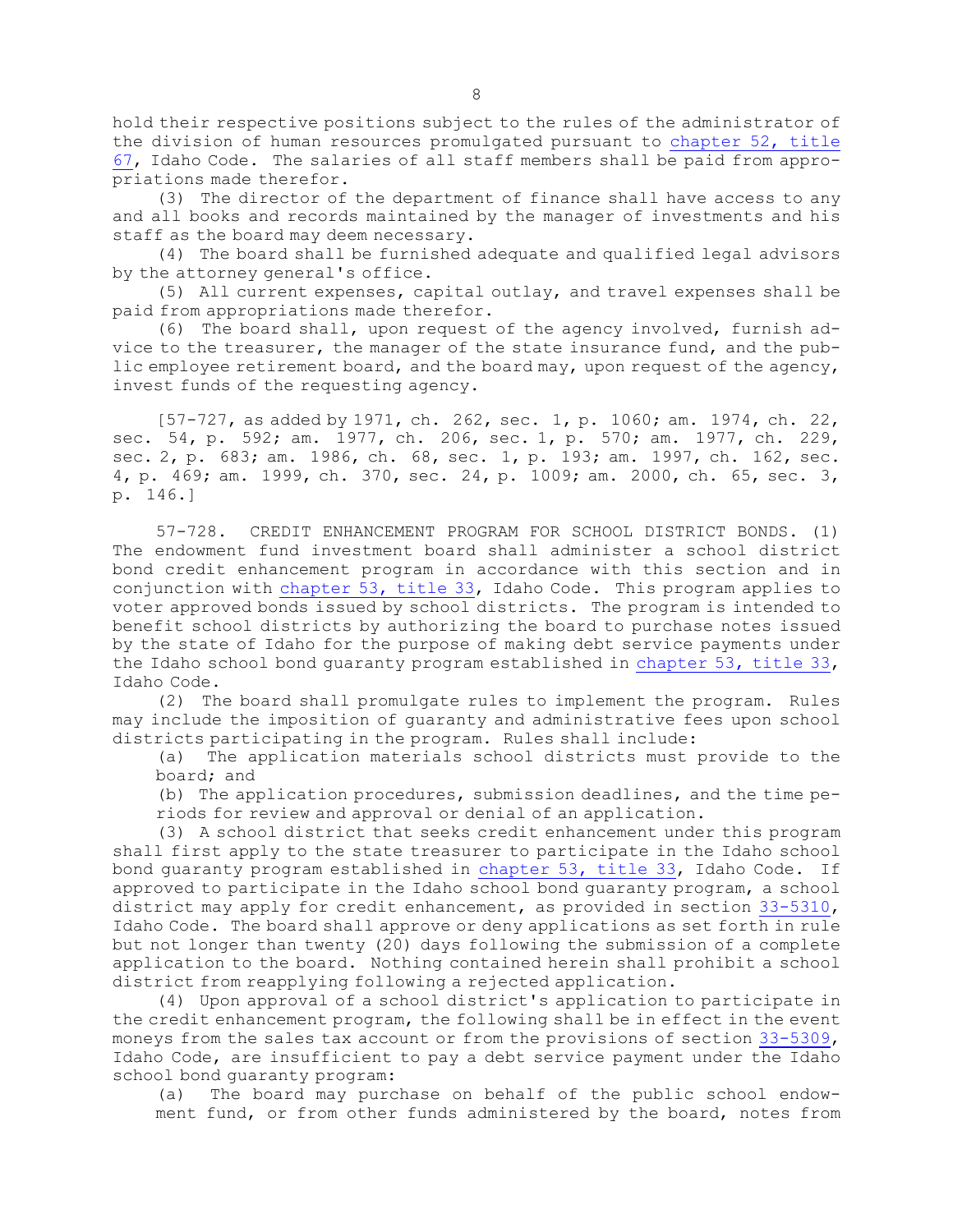the state issued by the state treasurer, in accordance with section [33-5308](https://legislature.idaho.gov/statutesrules/idstat/Title33/T33CH53/SECT33-5308), Idaho Code, under such terms as are negotiated between the board and the state treasurer; or

(b) Upon the request of the state treasurer pursuant to section [33-5308](https://legislature.idaho.gov/statutesrules/idstat/Title33/T33CH53/SECT33-5308), Idaho Code, the board shall purchase on behalf of the public school endowment fund notes issued by the state treasurer, the proceeds of which shall be sufficient to pay the debt service payments as they become due.

(5) Notes purchased by the board pursuant to subsection (4)(b) of this section shall be subject to the following terms and conditions:

(a) The notes shall bear interest at <sup>a</sup> rate equal to the annual rate of one (1) year treasury bills, as published by the federal reserve board as of the date of the request of the state treasurer, plus four hundred (400) basis points, plus, for the first six (6) months of the term of the note, an amount, as determined by the board, up to <sup>a</sup> maximum of fifty (50) basis points, to cover all additional administrative and transaction costs related to the purchase of the notes;

(b) The notes will have <sup>a</sup> maximum term of one (1) year, and may be renewed at the request of the state treasurer;

(c) The notes, including principal and interest, shall be repaid from the school district's next payments pursuant to section [33-5307](https://legislature.idaho.gov/statutesrules/idstat/Title33/T33CH53/SECT33-5307), Idaho Code, as collected by the state treasurer;

(d) The state may make additional payments on the note;

(e) The board may require the state treasurer to compel the school district to modify its fiscal practices and its general operations if the board determines that there is <sup>a</sup> substantial likelihood that the school district will not be able to make future payments required under this section.

(6) The provisions of this section shall not be deemed to interfere with the state treasurer's ability in [chapter](https://legislature.idaho.gov/statutesrules/idstat/Title33/T33CH53) 53, title 33, Idaho Code, to obtain repayment of <sup>a</sup> delinquent obligation.

(7) For purposes of administering the provisions of this section, the board shall make available the sum of three hundred million dollars (\$300,000,000) from the public school endowment fund, for purposes of purchasing notes as authorized by this section. Nothing in this section shall require the board to hold at any time in excess of three hundred million dollars (\$300,000,000) in notes issued pursuant to the credit enhancement program. The principal amount of bonds guaranteed by the credit enhancement program shall not be greater than four (4) times the amount made available by the board from the public school endowment fund for the purpose of purchasing notes.

(8) The aggregate principal amount of school district bonds outstanding that may be guaranteed by the credit enhancement program shall not exceed forty million dollars (\$40,000,000) per school district. In the event school districts consolidate, the maximum credit enhancement of the bonds of the newly consolidated school district shall be the sum of the maximum limit of each school district participating in the consolidation. The state treasurer shall monitor the principal amounts of each school district participating in the credit enhancement program and provide such information to the board.

(9) Any bond originally guaranteed under this chapter shall no longer be considered guaranteed from and after the date on which that bond no longer